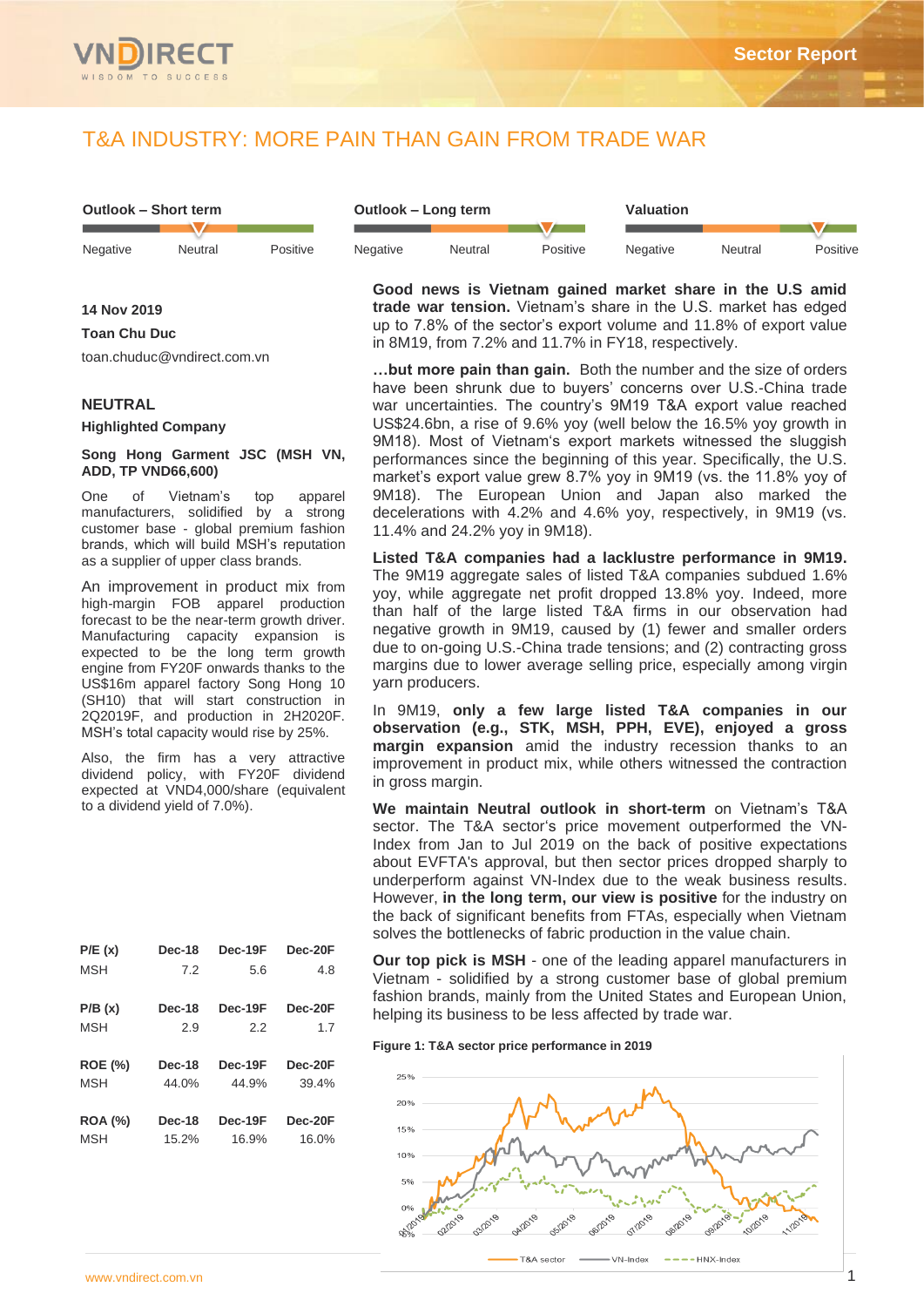

## **VIETNAM'S TEXTILE AND APPAREL (T&A) EXPORT AND IMPORT SLOWED IN 9M19**

### **Figure 2: Timeline of U.S. tariffs on China's T&A products**



Source: STK, VND Research

**China's T&A industry in deep trouble as trade war lingers.** In particular, China's textile exports value rose 7.9% yoy to US\$119.3bn last year, partly because Chinese companies raced against the time to export to the United States before the tariff hike began in Jul 2018. But as the front loading has worn off, the trade war consequences have become more apparent, and in 10M19, textile exports only grew 0.3% yoy to US\$99.3bn. China's 9M19 T&A export to the United States dipped 3.2% yoy to US\$28.95bn, from US\$29.90bn in 9M18.

**Plunging orders from the United States have also depressed the price of raw materials needed for textile production, particularly yarn.** China paid US\$2,397 per tonne of imported raw materials in Oct 2019, down from US\$2,606/tonne in Dec 2018, or an 8% decline ytd. This drop, which trimmed the value of China's yarn inventory, has been cited among the reasons for the closure of many Chinese yarn manufacturers.

#### **Figure 3: China's yarn average import price (US\$/ tonne)**



Source: Bloomberg, VND Research

This slowdown has also dented companies' willingness to hire more workers as the labour cost has been surging in recent years. China's labour cost standing above that in Vietnam, Pakistan, Bangladesh, India and other Southeast Asian countries is becoming an increasing disadvantage to manufacturers based in the country. Given the cost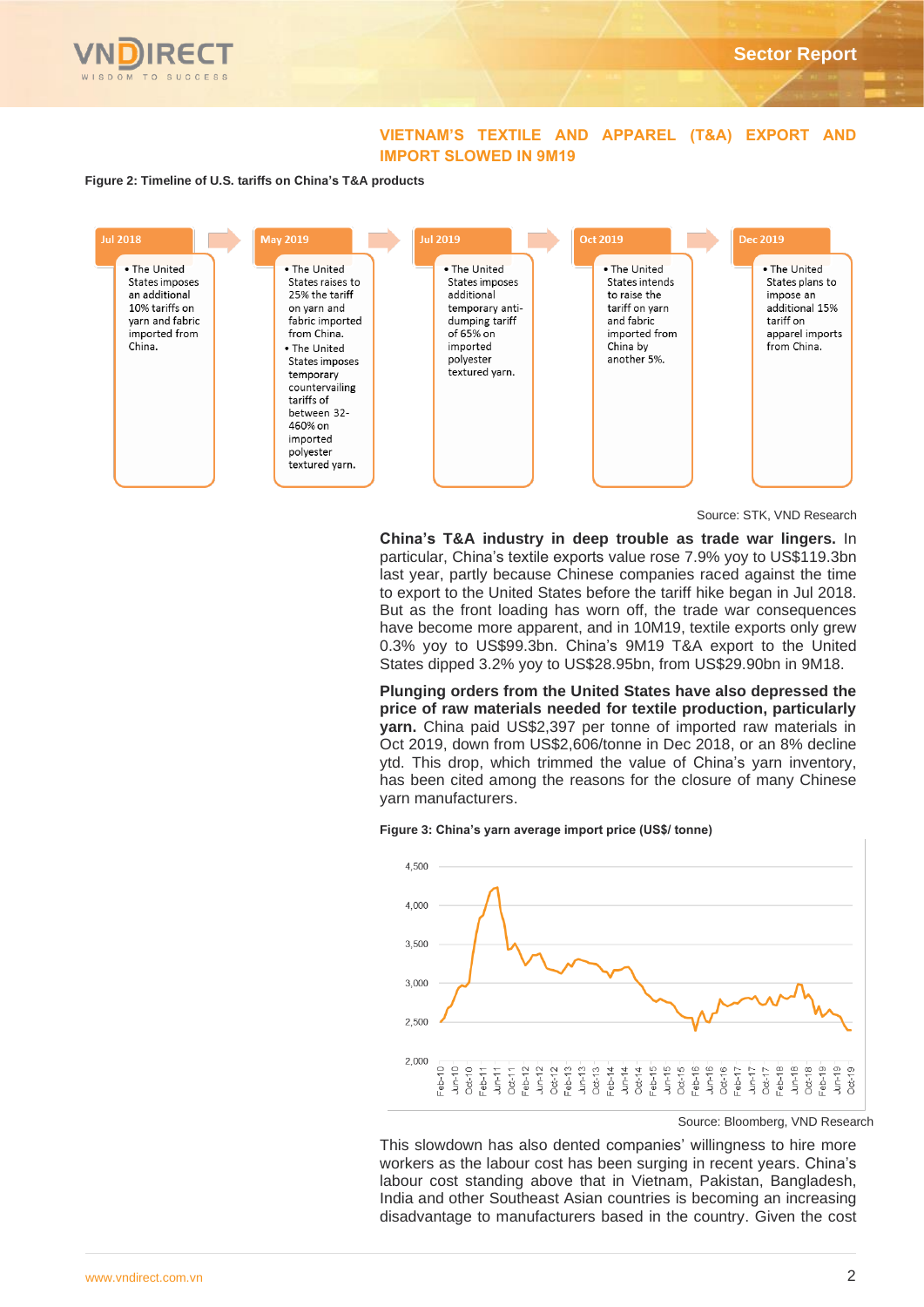

advantage, the Asian nations mentioned above have seen positive export growth in the U.S. market in 9M19.



**Figure 4: U.S. T&A import volume growth by countries Figure 5: U.S. T&A import value growth by countries**



Source: OTEXA, VND Research Source: OTEXA, VND Research

#### **Figure 6: Exchange rates performance of major T&A exporting competitors (%)**



Source: Bloomberg, VND Research

**Vietnam's T&A export and import slowed in 9M19.** Specifically, the country's T&A export in 9M19 grew 9.6% yoy to US\$24.6bn, below the 16.5% growth in 9M18. Fibre and yarn export bagged US\$3.1bn in 9M19, up only 3.1% yoy (vs. 13.9% in 9M18). The growth momentum is slowing due to a shortage of orders. Buyers are concerned over the on-going U.S.-China trade war, which has reduced both the number and the size of orders. The 3.3% yoy growth of fabric import and 2.8% yoy increase in materials and accessories import in 9M19 clearly illustrated weaker production of domestic manufacturers.

**The stability of the Vietnamese dong against the U.S. dollar so far this year has reduces Vietnam's export competitiveness.** The VND has been moving sideways since the start of FY2019 (+0.1% ytd as of 13 Nov 2019), while the currencies in rival nations (such as China, India and Pakistan) had a larger depreciation in 9M19. The stability in the Vietnamese dong has thus placed the country's exports at a disadvantage.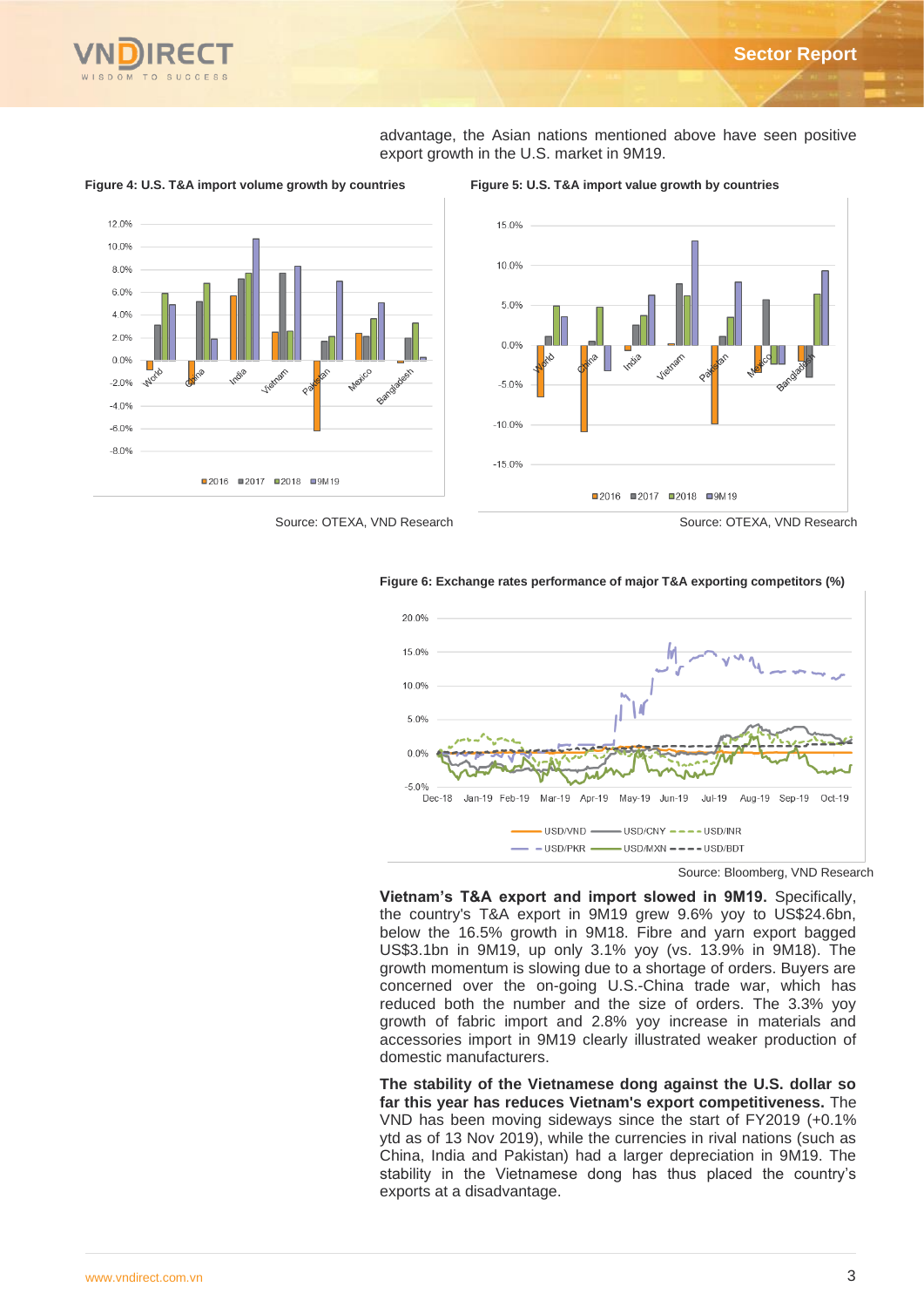

**Figure 7: Vietnam's garment export (2011-2109) Figure 8: Vietnam's fibre and yarn export (2011-2019)**



Source: Vietnam's customs, VND Research Source: Vietnam's customs, VND Research

 $3.5$ 45%  $40%$  $3.0$ 35%  $25$ 30%  $20$  $25%$ 20%  $1.5$ 15%  $1.0$  $10%$  $0.5$ 5%  $0%$ 9M11 9M12 9M13 9M14 9M15 9M16 9M17 9M18 9M19



Fiber and yam export - Growth

е



Source: Vietnam's customs, VND Research Source: Vietnam's customs, VND Research

**Lower country's export growth is due to a slower improvement in major export markets.** Specifically, the U.S. market's export value grew 8.7% yoy in 9M19 (compared with 9M18 of 11.8%). The European Union and Japan also saw decelerated growth from 11.4% and 24.2% yoy in 9M18 to only 4.2% and 4.6% yoy in 9M19.

**In 9M19, the United States remained the top buyer of Vietnam's T&A,** with an import value of US\$11.21bn, accounting for 45.6% of Vietnam's total T&A export; followed by Japan, the European Union, South Korea and China, with export value of US\$2.91bn (accounting for 11.3% of total T&A export), US\$3.22bn (11.8%), US\$2.6bn (10.6%), and US\$1.18bn (4.8%), respectively.

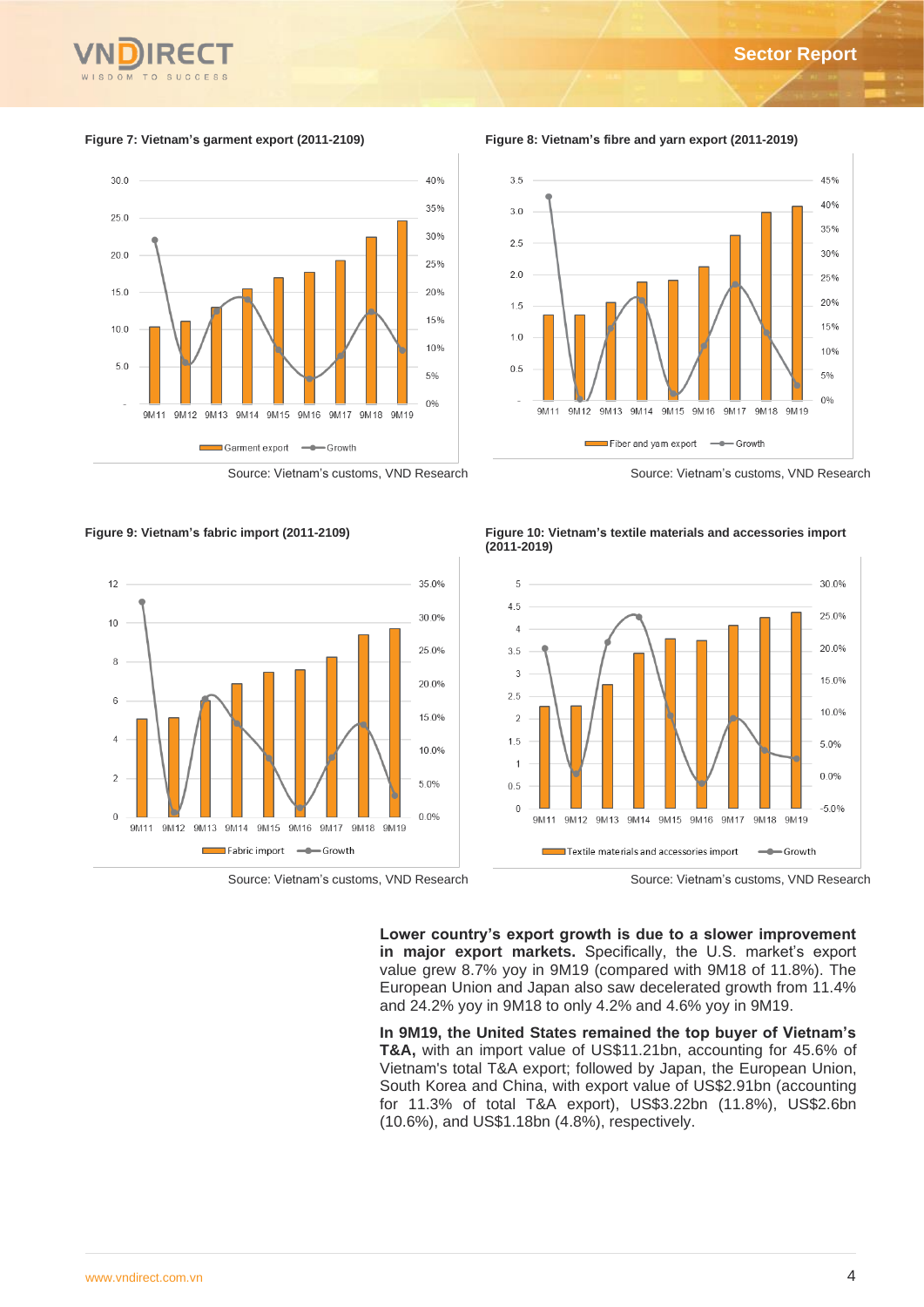

#### **Figure 11: Vietnam's garment export markets in 2018 Figure 12: Vietnam's garment export markets in 9M19**



**Vietnam's T&A has gradually increased foothold in major markets.** Vietnam's share in the U.S. market has increased to 7.8% of the sector's export volume and 11.8% of export value in 8M19, from 7.2% and 11.7% in FY18, respectively. Whereas, the country's T&A market shares in Japan and Europe remained relatively stable, reaching 12.6% and 3.2% regarding the export value, respectively.

**Figure 13: Shares of Vietnam's T&A in big markets by export volume**





## **T&A COMPANIES HAVE BEEN STRUGGLING AMID TRADE WAR**

**While corporate results vary, Vietnamese T&A enterprises in general recorded a weak performance both in topline and bottomline in 9M19.** The latest 9M19 business results published by listed Vietnamese T&A companies showed their revenue slowed down 1.6% yoy while their net profit fell 13.8% yoy.

Indeed, more than half of the large listed T&A companies in our observation had negative growth in 9M19, caused by (1) fewer and smaller orders because of the on-going U.S.-China trade tensions; and (2) contracting gross margins due to lower average selling price, especially virgin yarn producers.

 $120%$ 

10.0%

8.0%

 $6.0%$ 

4.0%

 $2.0%$ 

 $0.0%$ 

2015

2016

2017

2018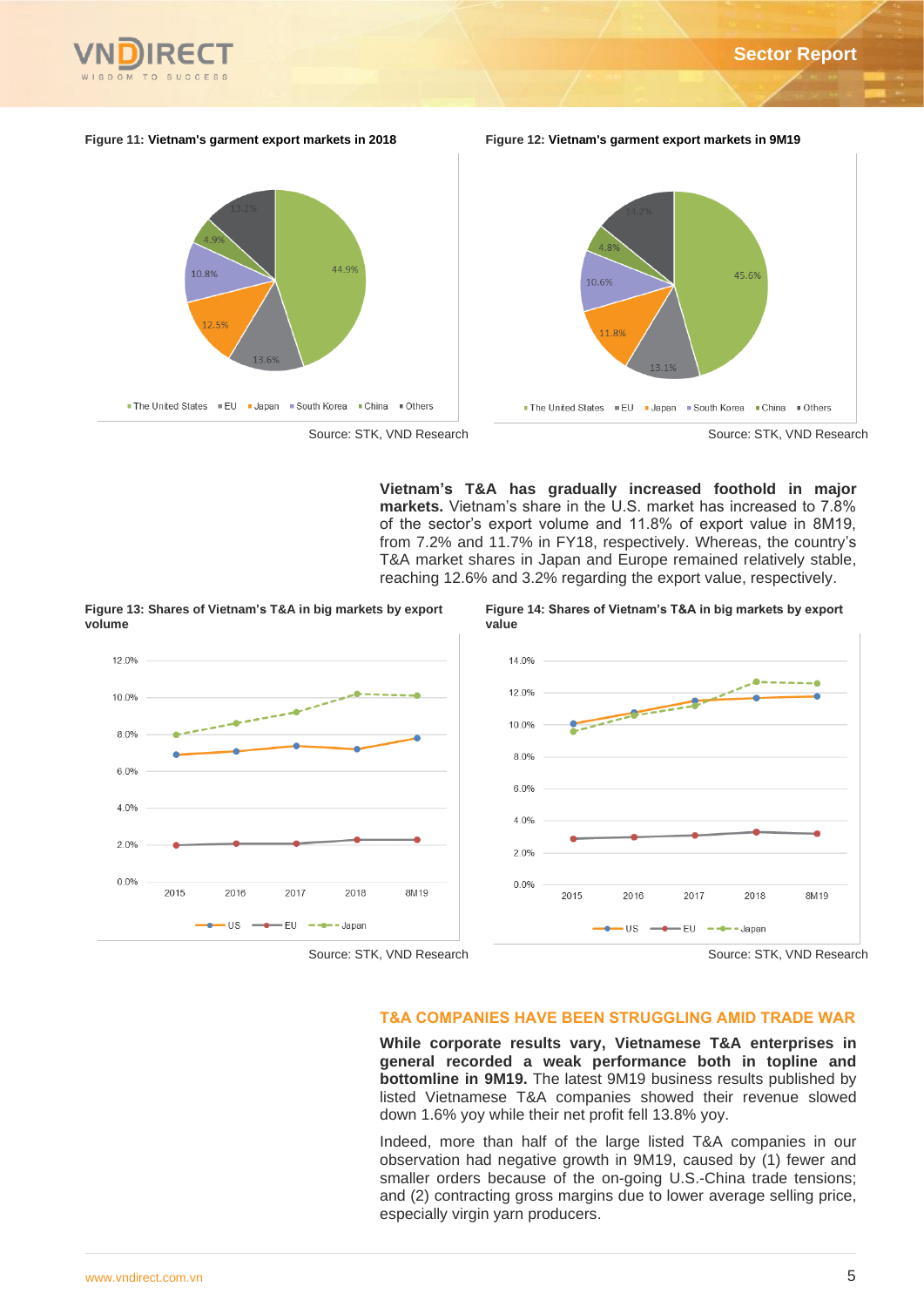

#### **Figure 15: Vietnamese T&A enterprises' revenue performance in 9M19 (VNDbn)**



**Figure 16: Vietnamese T&A enterprises' net profit performance in 9M19 (VNDbn)**



Source: Company reports, VND Research Source: Company reports, VND Research

■9M18 ■9M19 ● growth yoy

However, based on our observation, a few companies (e.g., STK, MSH, PPH, EVE) who had ability to upgrade product mix, enjoyed a gross margin expansion amid the industry recession.



**Figure 17: Vietnamese T&A firms' change in gross profit margin between 9M19 vs. 9M18 (% pts)**

Source: Company reports, VND Research

**Meeting the Rules of Origin under the Comprehensive and Progressive Agreement for Trans-Pacific Partnership (CPTPP) (from yarn onwards) and the European Union – Vietnam Free Trade Agreement (EVFTA) (from fabrics onwards) is still a challenge due to bottlenecks in fabric production**. Vietnam now has to import most of its fabric need from China (accounting for 58% of the total T&A import value). According to the Vietnam Textile and Garment Association (Vitas), to take advantage of FTAs, it is necessary to add 1.7bn metres of fabrics for production this year and in 2020. If not sourcing from the import, Vietnam needs to invest US\$1.7bn in fabric production. By 2025, it needs 10bn metres of fabric, equivalent to an investment of US\$10bn.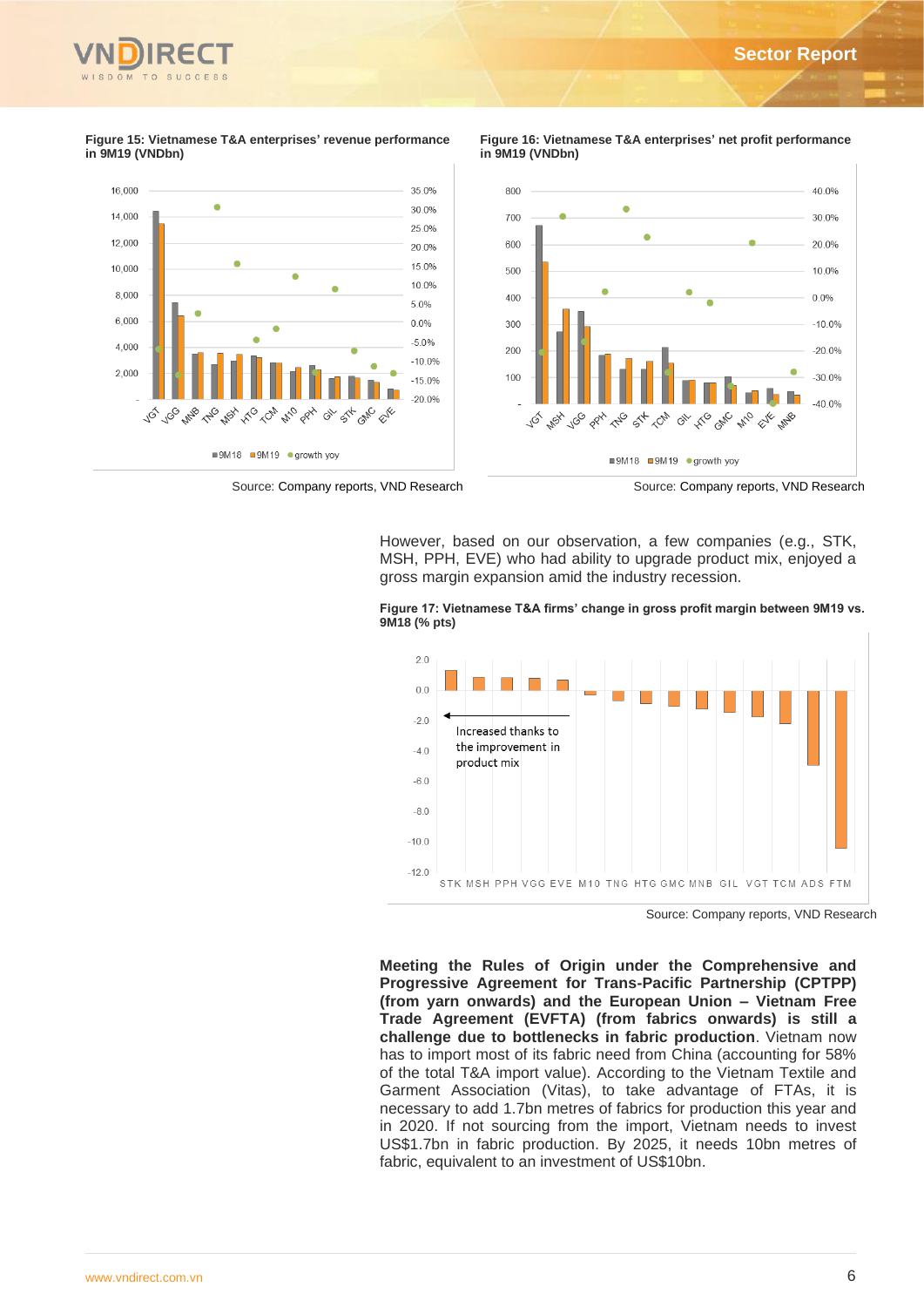

## **TEXTILE SECTOR OUTLOOK AND STOCK PICK**

**We have a Neutral outlook in the short term** for Vietnam's T&A sector due to the on-going U.S.-China trade war. However, **in the long term, our view is still positive** for the industry given FTAS' significant benefits. Various export destinations may support Vietnam to reduce reliance on the U.S. market and ensure a bright outlook for the T&A industry, especially when Vietnam solves the bottleneck of the value chain. Yarn price in China will recover after having fallen to a three-year low level as China and the United States move towards a possible renegotiation on tariff elimination. We believe that T&A sector price will move sideways until there is more optimistic information on international trade.

**Our stock pick is MSH** because its business is less affected by trade war. In 9M19, the company's revenue and net profit grew 15.8% and 30.7% yoy to VND3,456bn and VND357bn, respectively. MSH is one of the leading apparel manufacturers in Vietnam, solidified by a strong customer base of global premium fashion brands, mainly from the United States and European Union, helping MSH to ignore the pain from trade war.

We expect an improvement in product mix, with larger contribution from high-margin FOB apparel production forecast to be the nearterm growth driver. Manufacturing capacity expansion is expected to be the long term growth engine from FY20F onwards thanks to the US\$16m apparel factory Song Hong 10 (SH10) that will start construction in 2Q2019F, and production in 2H2020F. MSH's total capacity would rise by 25%. Also, the firm has a very attractive dividend policy, with FY20F dividend expected at VND4,000/share (equivalent to a dividend yield of 7.0%).

|                                      |                   |            |                     | <b>Market</b> |                 |                |                |                |        |         |                                  |
|--------------------------------------|-------------------|------------|---------------------|---------------|-----------------|----------------|----------------|----------------|--------|---------|----------------------------------|
|                                      | Bloomberg         |            | <b>Target price</b> | Cap           | <b>TTM NPAT</b> | <b>TTM EPS</b> | <b>TTM ROA</b> | <b>TTM ROE</b> |        | TTM P/E | TTM P/B                          |
|                                      | Ticker<br>Company | Recom.     | (local curr)        | (US\$m)       | growth (%)      | growth (%)     | (%)            | (%)            | D/E(x) | (x)     | (x)                              |
| <b>Synthetic fiber manufacturers</b> |                   |            |                     |               |                 |                |                |                |        |         |                                  |
| Century Synthetic Fiber              | <b>STK VN</b>     | <b>ADD</b> | 25,200              | 71.4          | 16.8%           | 13.2%          | 9.4%           | 22.0%          | 0.9    | 6.0     | 1.3                              |
| <b>Texhong Textile Group Ltd</b>     | 2678 HK           | N/A        | N/A                 | 1.063.9       | $-11.3%$        | $-11.8%$       | 6.8%           | 18.4%          | 1.1    | 6.9     | N/A                              |
| Vardhman Textiles Ltd                | <b>VTEX IN</b>    | N/A        | N/A                 | 895.1         | $-5.6%$         | $-4.9%$        | 8.5%           | 13.9%          | 0.3    | 6.9     | 0.9                              |
| Shinkong Synthetic Fibers            | 1409 TT           | N/A        | N/A                 | 713.9         | $-8.6%$         | $-9.9%$        | 1.5%           | 7.7%           | 2.5    | 9.2     | 0.6                              |
| Indo-Rama Synthetics                 | <b>INDR IJ</b>    | N/A        | N/A                 | 229.0         | $-61.1%$        | $-55.6%$       | 9.0%           | 21.9%          | 0.5    | 6.5     | 0.4                              |
| Daehan Synthetic Fiber               | 003830 KS         | N/A        | N/A                 | 121.7         | 10.6%           | 10.6%          | 8.5%           | 9.9%           | 0.0    | 2.1     | 0.2                              |
| Hong Yi Fiber Industry               | 1452 TT           | N/A        | N/A                 | 89.8          | $-1.1%$         | $-0.7%$        | 6.9%           | 8.1%           | 0.0    | 14.4    | 1.0                              |
| Average                              |                   |            |                     | 455.0         | $-8.6%$         | $-8.4%$        | 7.2%           | 14.6%          | 0.8    | 7.4     | 0.7                              |
| Median                               |                   |            |                     | 229.0         | $-5.6%$         | $-4.9%$        | 8.5%           | 13.9%          | 0.5    | 6.9     | 0.8                              |
| Apparel and garment manufacturers    |                   |            |                     |               |                 |                |                |                |        |         |                                  |
| Thanh Cong Textile Garment           | <b>TCM VN</b>     | ADD        | 28,200              | 54.0          | $-23.0%$        | $-23.0%$       | 6.6%           | 13.2%          | 1.0    | 7.4     | 0.9                              |
| Song Hong Garment                    | <b>MSH VN</b>     | <b>ADD</b> | 66,600              | 122.6         | 22.7%           | $-8.9%$        | 15.0%          | 43.8%          | 0.8    | 5.6     | 2.9                              |
| Viet Tien Garment                    | <b>VGG VN</b>     | N/A        | N/A                 | 97.9          | 19.8%           | 19.8%          | 10.1%          | 24.0%          | 0.0    | 6.4     | 1.4                              |
| TNG Invm't and Trading               | TNG VN            | N/A        | N/A                 | 39.7          | 24.3%           | 20.7%          | 7.8%           | 26.0%          | 1.6    | 4.0     | 0.9                              |
| Viet Thang Corp.                     | <b>TVT VN</b>     | N/A        | N/A                 | 19.6          | 11.2%           | 11.2%          | 6.1%           | 13.5%          | 0.8    | 5.2     | 0.7                              |
| Garmex Saigon                        | <b>GMC VN</b>     | N/A        | N/A                 | 15.9          | 14.8%           | 14.8%          | 8.7%           | 21.6%          | 0.9    | 4.3     | 0.8                              |
| Nha Be Garment                       | <b>MNB VN</b>     | N/A        | N/A                 | 28.9          | 12.0%           | 12.0%          | 1.8%           | 15.6%          | 4.7    | 14.2    | 2.1                              |
| Average                              |                   |            |                     | 54.1          | 11.7%           | 6.7%           | 8.0%           | 22.5%          | 1.4    | 6.7     | 1.4                              |
| Median                               |                   |            |                     | 39.7          | 14.8%           | 12.0%          | 7.8%           | 21.6%          | 0.9    | 5.6     | 0.9                              |
|                                      |                   |            |                     |               |                 |                |                |                |        |         | Course: Dleamhara, VAID Dessarak |

#### **Figure 181: T&A peer comparison (as of 13 Nov, 2019)**

Source: Bloomberg, VND Research